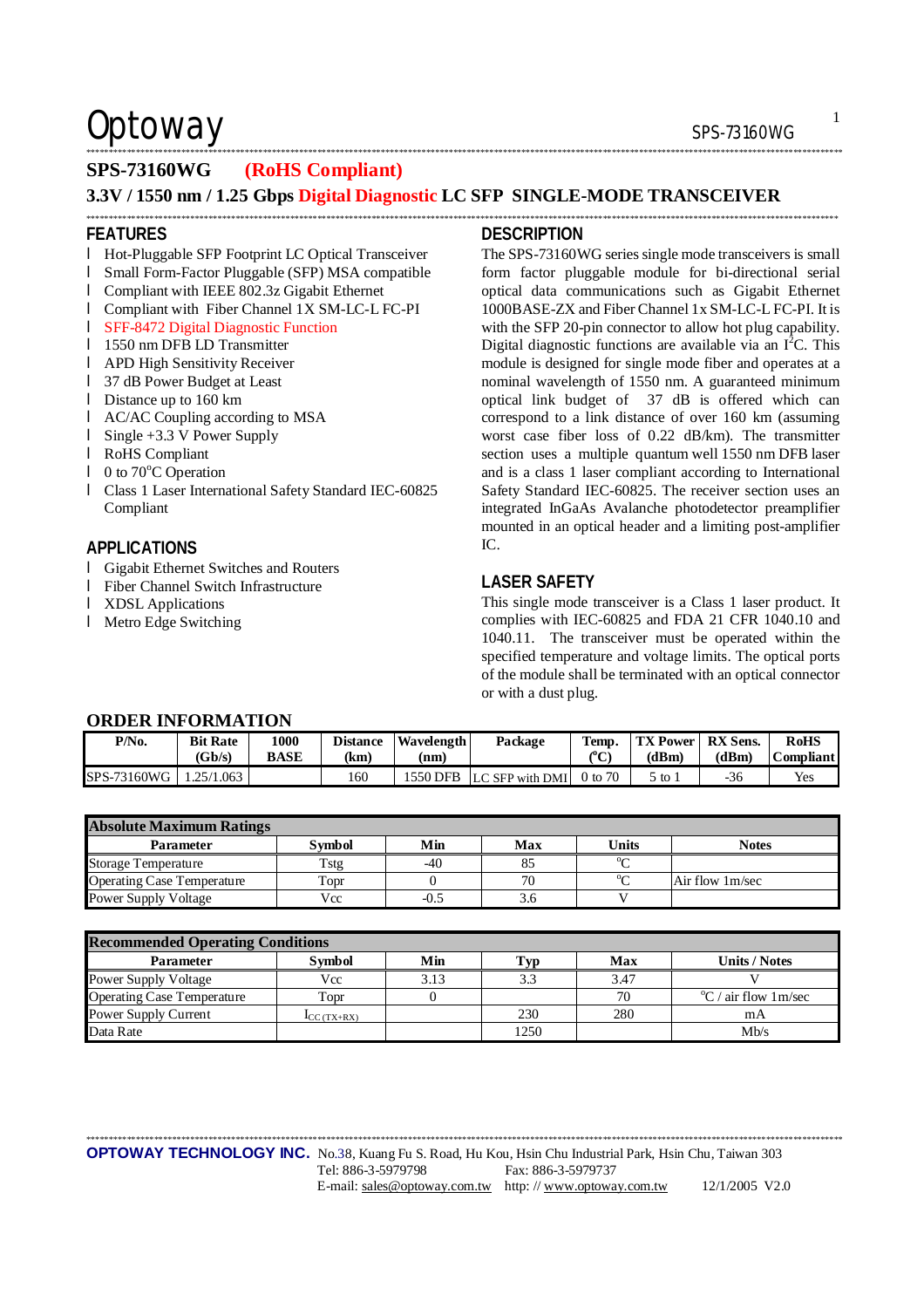# Optoway

### CDC 72140MC

| 55-13100WU |
|------------|
|            |

| Transmitter Specifications ( $0^{\circ}$ C < Topr < 70 $^{\circ}$ C, 3.13V < Vcc < 3.47V) |                     |          |      |           |              |                     |  |
|-------------------------------------------------------------------------------------------|---------------------|----------|------|-----------|--------------|---------------------|--|
| <b>Parameter</b>                                                                          | <b>Symbol</b>       | Min      | Typ  | Max       | <b>Units</b> | <b>Notes</b>        |  |
| <b>Optical</b>                                                                            |                     |          |      |           |              |                     |  |
| <b>Optical Transmit Power</b>                                                             | Po                  |          |      | 5         | dBm          |                     |  |
| Output Center Wavelength                                                                  | λ                   | 1520     | 1550 | 1580      | nm           |                     |  |
| <b>Output Spectrum Width</b>                                                              | Δλ                  |          | 0.2  |           | nm           | -20 dB Width        |  |
| Side Mode Suppression Ratio                                                               | <b>SMSR</b>         | 30       |      |           | dB           |                     |  |
| <b>Extinction Ratio</b>                                                                   | $E_R$               | 9        |      |           | dB           |                     |  |
| <b>Optical Rise Time</b>                                                                  | $t_r$               |          |      | 260       | ps           | 20 % to 80% Values. |  |
| <b>Optical Fall Time</b>                                                                  | $t_{\rm f}$         |          |      | 260       | ps           | 20 % to 80% Values. |  |
| <b>Relative Intensity Noise</b>                                                           | <b>RIN</b>          |          |      | $-120$    | dB/Hz        |                     |  |
| <b>Electrical</b>                                                                         |                     |          |      |           |              |                     |  |
| Data Input Current - Low                                                                  | $I_{IL}$            | $-350$   |      |           | μA           |                     |  |
| Data Input Current - High                                                                 | $\rm I_{IH}$        |          |      | 350       | μA           |                     |  |
| Differential Input Voltage                                                                | $V_{IH}$ - $V_{IL}$ | 0.5      |      | 2.4       | V            | Peak-to-Peak        |  |
| TX Disable Input Voltage – Low                                                            | $T_{\rm DIS,~L}$    | $\Omega$ |      | 0.5       | V            | 2                   |  |
| TX Disable Input Voltage - High                                                           | $T_{\rm DIS,~H}$    | 2.0      |      | Vcc       | V            | 2                   |  |
| <b>TX Disable Assert Time</b>                                                             | $T_{\text{ASSERT}}$ |          |      | 10        | us           |                     |  |
| <b>TX Disable Deassert Time</b>                                                           | I DEASSERT          |          |      |           | ms           |                     |  |
| TX Fault Output Voltage -- Low                                                            | $T_{faultL}$        | $\Omega$ |      | 0.5       | V            | 3                   |  |
| TX Fault Output Voltage -- High                                                           | $T_{\rm FaultH}$    | 2.0      |      | $Vec+0.3$ | V            | 3                   |  |

1. Output power is power coupled into a 9/125 µm single mode fiber.

2. There is an internal 4.7K to 10K ohm pull-up resistor to VccTX.

3. Open collector compatible, 4.7K to 10K ohm pull-up to Vcc (Host Supply Voltage).

| Receiver Specifications ( $0^{\circ}$ C < Topr < 70 $^{\circ}$ C, 3.13V < Vcc < 3.47V) |                 |          |     |             |              |                         |  |  |
|----------------------------------------------------------------------------------------|-----------------|----------|-----|-------------|--------------|-------------------------|--|--|
| <b>Parameter</b>                                                                       | <b>Symbol</b>   | Min      | Typ | Max         | <b>Units</b> | <b>Notes</b>            |  |  |
| <b>Optical</b>                                                                         |                 |          |     |             |              |                         |  |  |
| Sensitivity                                                                            | Sens            |          |     | $-36$       | dBm          | 4                       |  |  |
| Maximum Input Power                                                                    | Pin             | $-10$    |     |             | dBm          | 4                       |  |  |
| Signal Detect -- Asserted                                                              | Pa              | $---$    |     | -36         | dBm          | Transition: low to high |  |  |
| Signal Detect -- Deasserted                                                            | Pd              | $-50$    |     | ---         | dBm          | Transition: high to low |  |  |
| Signal detect -- Hysteresis                                                            |                 | 1.0      |     |             | dB           |                         |  |  |
| Wavelength of Operation                                                                |                 | 1100     |     | 1600        | nm           |                         |  |  |
| <b>Electrical</b>                                                                      |                 |          |     |             |              |                         |  |  |
| <b>Differential Output Voltage</b>                                                     | $V_{OH}-V_{OL}$ | 0.6      |     | 2.0         |              |                         |  |  |
| Output LOS Voltage -- Low                                                              | $\rm V_{OL}$    | $\Omega$ |     | 0.5         | V            |                         |  |  |
| Output LOS Voltage - High                                                              | $\rm V_{OH}$    | 2.0      |     | $Vec{+}0.3$ | V            |                         |  |  |

4. Measured at 2<sup>7</sup>-1 PRBS at BER 1E-12. Receiver sensitivity is better than -36dBm at 1.25 Gbps. However, due to the resolution limitation of Digital Diagnostic Monitoring, the effect readout range for the RX received power at EEPROM A2 is from -10 to -34 dBm.

5. Open collector compatible, 4.7K to 10K ohm pull-up to Vcc (Host Supply Voltage).

 $\overline{2}$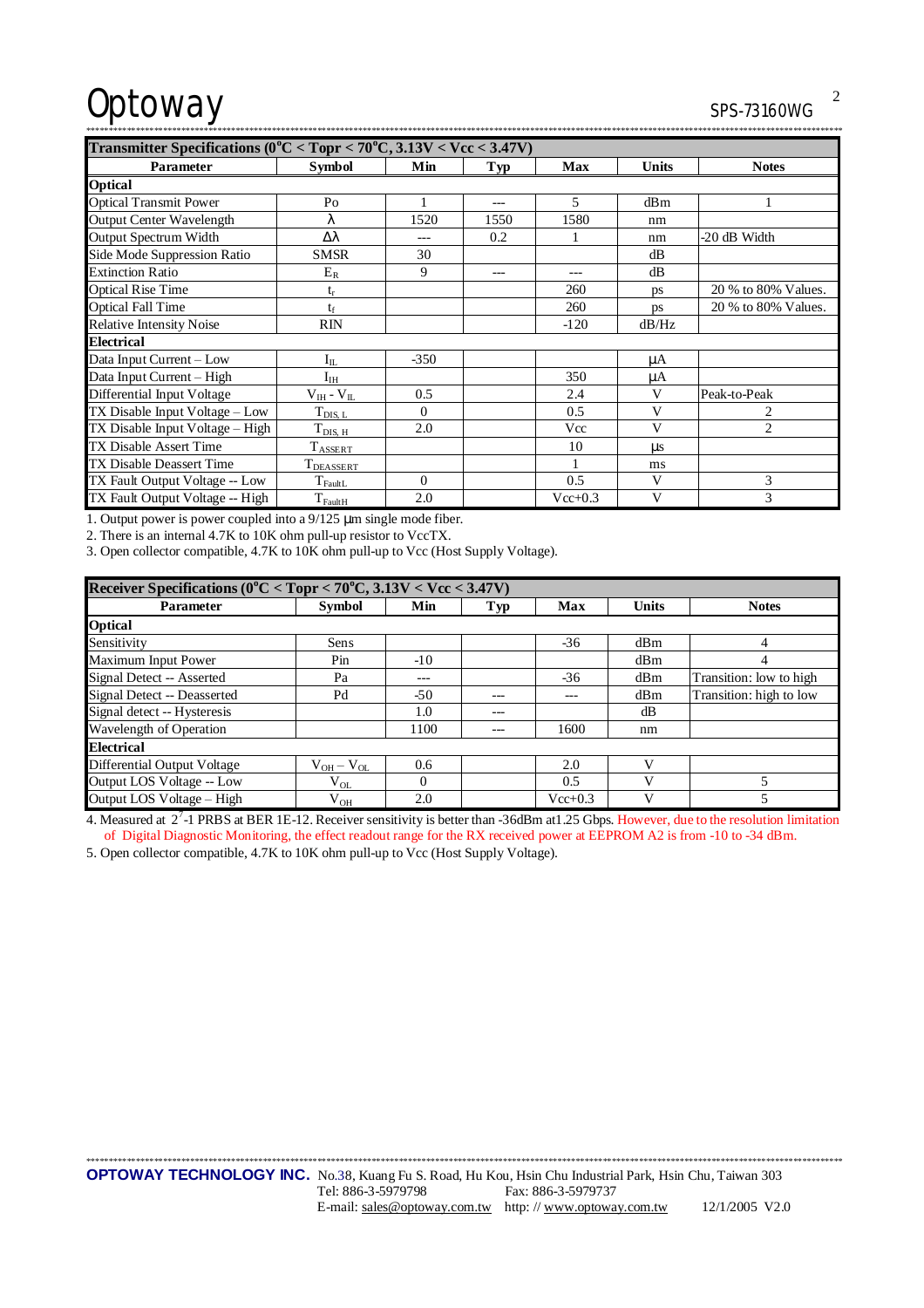### Optoway

 $\overline{3}$ 

. . . . . .

**CONNECTION DIAGRAM** 



| <b>PIN</b>     | <b>Signal Name</b> | Description                           | <b>PIN</b> | <b>Signal Name</b>  | Description                       |
|----------------|--------------------|---------------------------------------|------------|---------------------|-----------------------------------|
|                | TX GND             | <b>Transmitter Ground</b>             | 11         | <b>RX GND</b>       | Receiver Ground                   |
| 2              | TX Fault           | <b>Transmitter Fault Indication</b>   | 12         | <b>RX DATA OUT-</b> | Inverse Receiver Data Out         |
| 3              | TX Disable         | Transmitter Disable (Module disables  | 13         | RX DATA OUT+        | Receiver Data Out                 |
|                |                    | on high or open)                      |            |                     |                                   |
| 4              | MOD-DFE2           | Modulation Definition $2 - Two wires$ | 14         | <b>RX GND</b>       | Receiver Ground                   |
|                |                    | serial ID Interface                   |            |                     |                                   |
| $\overline{5}$ | MOD-DEF1           | Modulation Definition 1 – Two wires   | 15         | Vcc RX              | Receiver Power $-3.3V \pm 5\%$    |
|                |                    | serial ID Interface                   |            |                     |                                   |
| 6              | MOD-DEF0           | Modulation Definition $0 -$ Ground in | 16         | Vcc TX              | Transmitter Power $-3.3V \pm 5\%$ |
|                |                    | Module                                |            |                     |                                   |
| 7              | N/C                | Not Connected                         | 17         | TX GND              | <b>Transmitter Ground</b>         |
| 8              | LOS                | Loss of Signal                        | 18         | TX DATA IN+         | Transmitter Data In               |
| 9              | <b>RX GND</b>      | Receiver Ground                       | 19         | TX DATA IN-         | Inverse Transmitter Data In       |
| 10             | <b>RX GND</b>      | Receiver Ground                       | 20         | TX GND              | <b>Transmitter Ground</b>         |

### **Module Definition**

| <b>Module Definition</b> | MOD-DEF2<br>PIN <sub>4</sub> | MOD-DEF1<br>PIN <sub>5</sub> | MOD-DEF0<br>PIN <sub>6</sub> | Interpretation by Host               |
|--------------------------|------------------------------|------------------------------|------------------------------|--------------------------------------|
|                          | SDA                          | SCL                          | LV-TTL Low                   | Serial module definition<br>protocol |

Module Definition 4 specifies a serial definition protocol. For this definition, upon power up, MOD-DEF(1:2) appear as no connector (NC) and MOD-DEF(0) is TTL LOW. When the host system detects this condition, it activates the serial protocol. The protocol uses the 2-wire serial CMOS E<sup>2</sup>PROM protocol of the ATMEL AT24C01A/02/04 family of components.